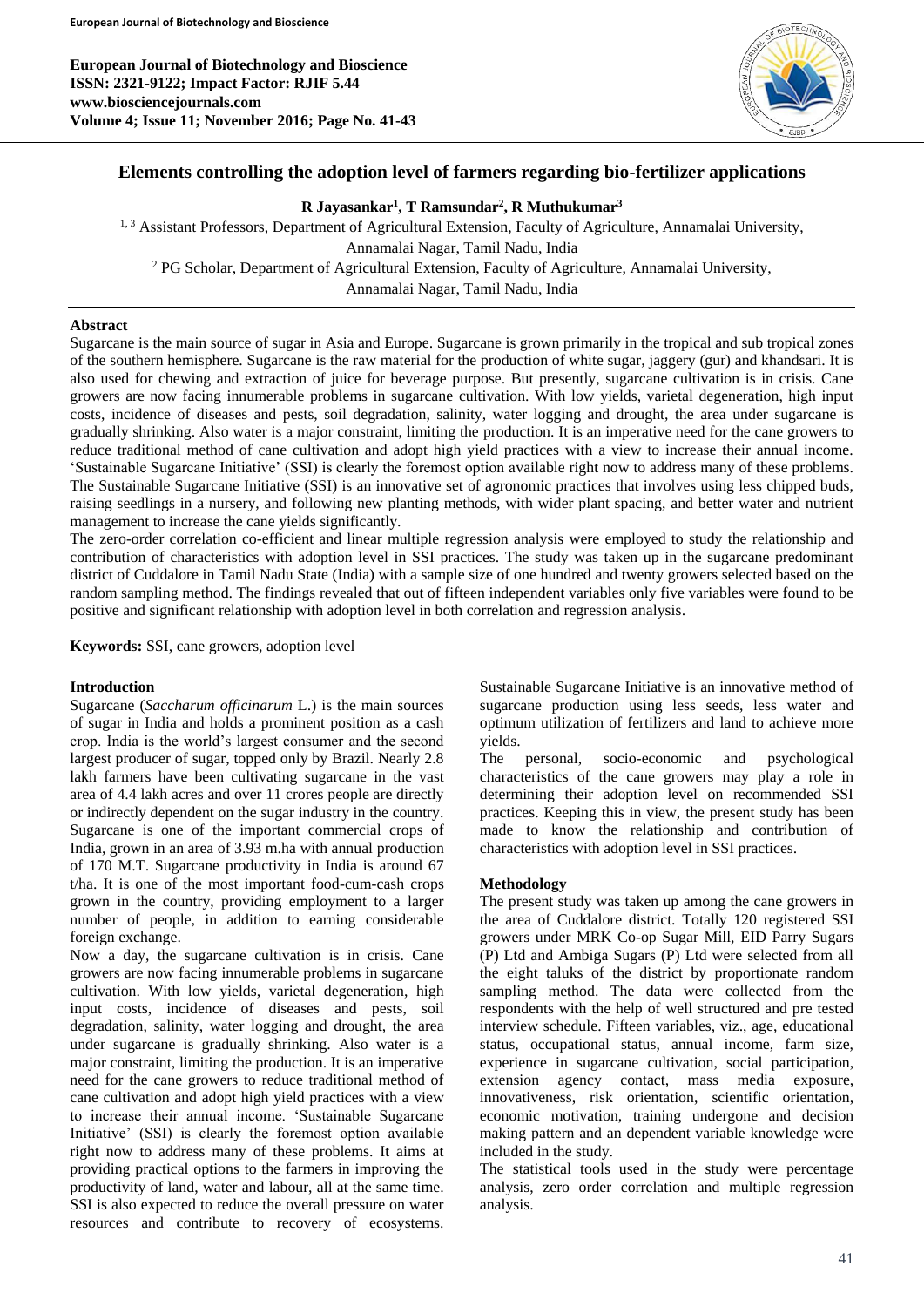#### **Results and discussion**

The results of the association of the characteristic with adoption level of SSI practices are being presented in subsequent tables.

## **Relationship between personal social-economic and psychological characteristics of respondents and their adoption level of SSI practices**

The characteristics of respondents play a role in determining their adoption level of recommended SSI practices. The zero-order correlation co-efficient (r) and linear multiple regression analysis were employed to study the relationship and contribution of characteristics with adoption level in SSI practices and the results are presented in Table 1.

**Table 1:** Relationship between personal, social-economic and psychological characteristics of respondents and their adoption level  $(n=120)$ 

| Variable<br>No.   | <b>Independent Variables</b>        | Correlation<br>co efficient<br>'r' value |
|-------------------|-------------------------------------|------------------------------------------|
| $X_1$             | Age                                 | 0.107NS                                  |
| $X_2$             | <b>Educational</b> status           | $0.139*$                                 |
| $X_3$             | Occupational status                 | 0.092 <sub>NS</sub>                      |
| $X_4$             | Annual income                       | 0.053NS                                  |
| $X_5$             | Farm size                           | 0.031NS                                  |
| $X_6$             | Experience in sugarcane cultivation | $0.122*$                                 |
| $X_7$             | Social participation                | 0.038NS                                  |
| $X_8$             | Extension agency contact            | $0.263**$                                |
| $X_9$             | Mass media exposure                 | $0.133*$                                 |
| $X_{10}$          | Innovativeness                      | 0.038NS                                  |
| $X_{11}$          | Risk orientation                    | 0.062NS                                  |
| $X_{12}$          | Scientific orientation              | 0.023 <sub>NS</sub>                      |
| $X_{13}$          | Economic motivation                 | 0.068NS                                  |
| $\mathrm{X}_{14}$ | Training undergone                  | $0.288**$                                |
| $X_{15}$          | Decision making pattern             | $0.063$ <sub>NS</sub>                    |

\*\* - Significant at 1% level

\* - Significant at 5 % level

NS – Non-significant

The results of correlation analysis in Table 1 showed that out of fifteen independent variables studied viz., educational status, experience in sugarcane cultivation, extension agency contact, mass media exposure and training undergone had shown positive and significant relationship with adoption behaviour of the respondents. Among the significant variables, extension agency contact and training undergone were found to be significant at one per cent level of probability whereas the remaining variables viz., educational status, experience in sugarcane cultivation and mass media exposure were significant at five per cent level of probability.

Educational status was found to have positive and significant relationship with the adoption behaviour of respondents. Obviously, educated respondents develop a positive attitude towards every possible source of knowledge and it leads to increased adoption. This finding is in conformity with the findings of Rajivgandhi (2010).

Positive and significant relationship was found to exist between experience in sugarcane cultivation and adoption at 0.05 per cent level of probability. This might be due to the reason that farming experience would have influenced the respondents to looking forward to new technologies to adopt in order to increase their profit. This derives support from the findings of Jayasankar (2011).

Extension agency contact showed a positive and highly significant relationship at 0.01 per cent level of probability.

To gain knowledge about a technology, one has to expose himself to different experiences provided by various extension sources. Hence, the extension agency contact would have shown positive and significant association with adoption. This finding is in agreement with the findings of Santhi (2006).

The correlation co-efficient between mass media exposure and adoption behaviour showed a positive and significant relationship. This implied that mass media exposure had got direct influence on the extent of adoption of SSI practices. Farmers with high mass media exposure would have acquired more knowledge about the latest technologies and would have evinced interest for higher level of adoption. Hence, a positive relationship had shown. This finding was in accordance with that of Jayasankar (2011).

Training undergone had showed a positive relationship with adoption behavior at 0.01 per cent level of probability. Respondents who attended the training programmes will definitely gather information on new technologies and would have enthused them to adopt technologies. This finding is in line with findings Prasanthakumar (2007).

### **Contribution of personal, social-economic and psychological characteristics of respondents towards their adoption level of SSI practices**

In order to find out which of the independent variables explained the variation in the dependent variables and also to know the extent of contribution made by these variables, multiple regression analysis was carried out and the results are presented in this section.

The results of multiple regression analysis of the characteristics with adoption behaviour are presented in Table 2.

| $\alpha$ uvpuvii iuvui (11–120) |                                        |                                   |                          |            |  |
|---------------------------------|----------------------------------------|-----------------------------------|--------------------------|------------|--|
| <b>Variable</b><br>No.          | <b>Impendent Variables</b>             | <b>Regression</b><br>co-efficient | <b>Standard</b><br>error | 't' value  |  |
| $X_1$                           | Age                                    | 1.487                             | 1.321                    | 1.126NS    |  |
| $X_2$                           | <b>Educational</b> status              | 0.624                             | 0.289                    | $2.546**$  |  |
| $X_3$                           | Occupational status                    | $-0.406$                          | 0.352                    | $-1.147NS$ |  |
| $X_4$                           | Annual income                          | 0.606                             | 0.438                    | 1.283NS    |  |
| $X_5$                           | Farm size                              | 1.019                             | 0.966                    | 1.157NS    |  |
| $X_6$                           | Experience in<br>sugarcane cultivation | 0.511                             | 0.319                    | 1.644*     |  |
| $X_7$                           | Social participation                   | $-1.006$                          | 0.807                    | 1.259NS    |  |
| $X_8$                           | Extension agency<br>contact            | 0.246                             | 0.102                    | 2.568**    |  |
| $X_9$                           | Mass media exposure                    | 0.912                             | 0.514                    | 1.769*     |  |
| $X_{10}$                        | Innovativeness                         | 0.526                             | 0.424                    | 1.221NS    |  |
| $X_{11}$                        | Risk orientation                       | 0.226                             | 0.212                    | 1.049NS    |  |
| $X_{12}$                        | Scientific orientation                 | 0.706                             | 0.638                    | 1.183NS    |  |
| $X_{13}$                        | Economic motivation                    | 0.919                             | 0.866                    | 1.144NS    |  |
| $X_{14}$                        | Training undergone                     | 2.012                             | 1.070                    | 1.805*     |  |
| $X_{15}$                        | Decision making<br>pattern             | 0.726                             | 0.592                    | 1.226NS    |  |

**Table 2:** Contribution of personal, social-economic and psychological characteristics of respondents towards their adoption level  $(n-120)$ 

 $R^2 = 0.510$  F = 7.230\*\*

\*\* - Significant at 1% level

\* - Significant at 5 % level

NS – Non-significant

It could be observed from the Table 2 exhibited that the  $R^2$ value was 0.510 which implied that 51.00 per cent variation in the independent variables included in the study. Since the 'F' value 7.230 was found to be significant at 0.01 per cent level of probability. The prediction equation was fitted for adoption level of the respondents as given below. There